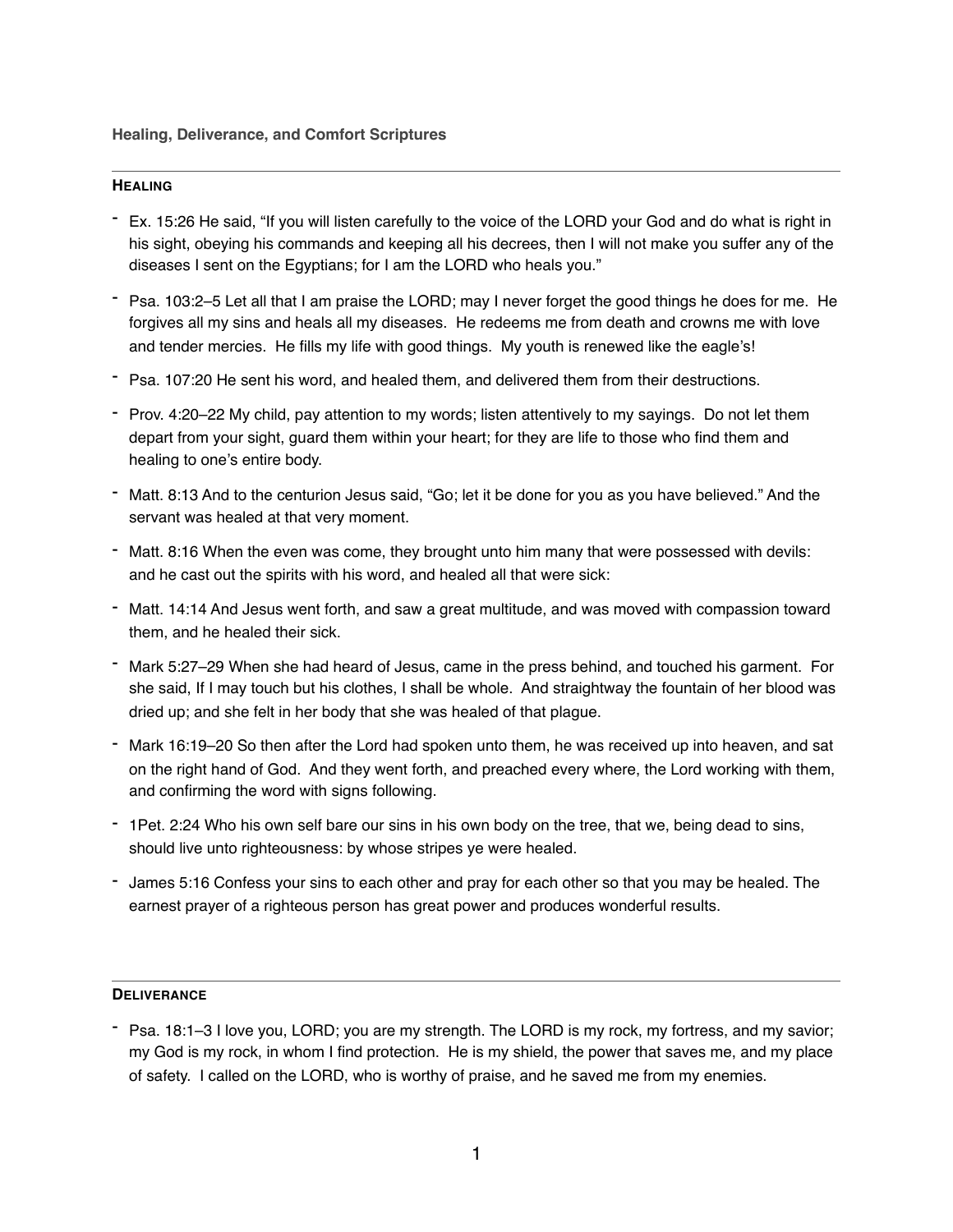- Psa. 32:7 You are a hiding place for me; you preserve me from trouble; you surround me with shouts of deliverance.
- Psa. 34:1–4 ¶I will bless the LORD at all times: his praise shall continually be in my mouth. My soul shall make her boast in the LORD: the humble shall hear thereof, and be glad. O magnify the LORD with me, and let us exalt his name together. I sought the LORD, and he heard me, and delivered me from all my fears.
- Psa. 34:7 The angel of the LORD encamps round about them that fear him, and delivers them.
- Psa. 34:15 The eyes of the LORD are upon the righteous, and his ears are open unto their cry.
- Psa. 34:17–19 The righteous cry, and the LORD hears, and delivers them out of all their troubles. The LORD is nigh unto them that are of a broken heart; and saves such as be of a contrite spirit. Many are the afflictions of the righteous: but the LORD delivers him out of them all.
- Psa. 46:1–2, 9–10 God is our refuge and strength, a very present help in trouble. Therefore will not we fear, though the earth be removed, and though the mountains be carried into the midst of the sea…He makes wars to cease unto the end of the earth; he breaks the bow, and cuts the spear in sunder; he burns the chariot in the fire. Be still, and know that I am God: I will be exalted among the heathen, I will be exalted in the earth.
- Psa. 50:15 Pray to me when you are in trouble! I will deliver you, and you will honor me!"
- Psa. 57:1–3 Be gracious to me, O God, be gracious to me, for my soul takes refuge in You; and in the shadow of Your wings I will take refuge, until destruction passes by. I will cry to God Most High, to God who accomplishes all things for me. He will send from heaven and save me; He reproaches him who tramples upon me. God will send forth His lovingkindness and His truth
- Mark 4:39 And he arose, and rebuked the wind, and said unto the sea, Peace, be still. And the wind ceased, and there was a great calm.
- Luke 4:18 "The Spirit of the LORD is upon me, for he has anointed me to bring Good News to the poor. He has sent me to proclaim that captives will be released, that the blind will see, that the oppressed will be set free, and that the time of the LORD's favor has come."
- 2Cor. 4:8–9 We are pressed on every side by troubles, but we are not crushed. We are perplexed, but not driven to despair. We are hunted down, but never abandoned by God. We get knocked down, but we are not destroyed.
- 1John 3:8 For this purpose the Son of God was manifested, that he might destroy the works of the devil.

### **COMFORT**

- Psa. 23 The LORD is my shepherd, I shall not want. He makes me lie down in green pastures; He leads me beside quiet waters. He restores my soul; He guides me in the paths of righteousness for His name's sake. Even though I walk through the valley of the shadow of death, I fear no evil; for Thou art with me; Your rod and Your staff, they comfort me. You prepare a table before me in the presence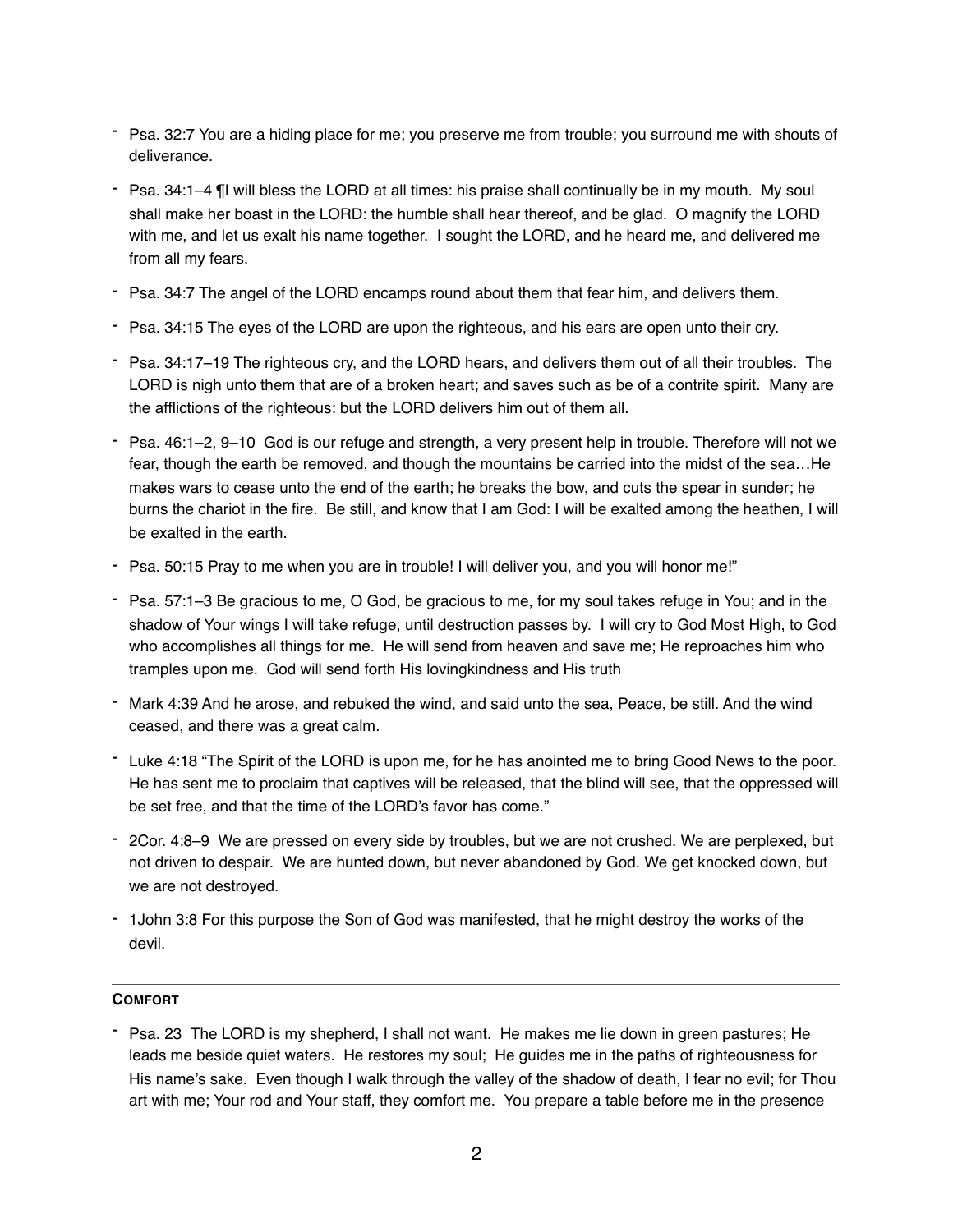of my enemies; You anointed my head with oil; my cup overflows. Surely goodness and lovingkindness will follow me all the days of my life, and I will dwell in the house of the LORD forever.

- Psa. 119:49–50 Remember the word and promise to Your servant, in which You have caused me to hope. This is my comfort and consolation in my affliction: that Your word has revived me and given me life.
- Psa. 119:74–77 May all who fear you find in me a cause for joy, for I have put my hope in your word. I know, O LORD, that your regulations are fair; you disciplined me because I needed it. Now let your unfailing love comfort me, just as you promised me, your servant. Surround me with your tender mercies so I may live, for your instructions are my delight.
- Matt. 9:22 But Jesus turned him about, and when he saw her, he said, Daughter, be of good comfort; thy faith hath made thee whole. And the woman was made whole from that hour.
- Rom. 15:4 For whatsoever things were written in earlier times, were written for our learning, that we through patience and comfort of the scriptures might have hope.
- 2Cor. 1:3–5 Blessed be the God and Father of our Lord Jesus Christ, the Father of mercies and God of all comfort; who comforts us in all our affliction so that we may be able to comfort those who are in any affliction with the comfort with which we ourselves are comforted by God. For just as the sufferings of Christ are ours in abundance, so also our comfort is abundant through Christ.

### **LOVE**

- John 3:16 For God so loved the world, that he gave his only begotten Son, that whosoever believes in him should not perish, but have everlasting life.
- John 15:9 I have loved you, [just] as the Father has loved Me; abide in My love.
- John 16:27 For the Father Himself [tenderly] loves you because you have loved Me and have believed that I came out from the Father.
- John 17:26 I have made Your Name known to them and revealed Your character and Your very Self, and I will continue to make [You] known, that the love which You have bestowed upon Me may be in them [felt in their hearts] and that I [Myself] may be in them.
- Rom. 5:4–5 And endurance develops maturity of character. And character [of this sort] produces [the habit of] joyful and confident hope of eternal salvation. Such hope never disappoints or deludes or shames us, for God's love has been poured out in our hearts through the Holy Spirit Who has been given to us.
- Rom. 8:35–39 Who shall separate us from the love of Christ? Shall tribulation, or distress, or persecution, or famine, or nakedness, or danger, or sword? As it is written, "For your sake we are being killed all the day long; we are regarded as sheep to be slaughtered." No, in all these things we are more than conquerors through him who loved us. For I am sure that neither death nor life, nor angels nor rulers, nor things present nor things to come, nor powers, nor height nor depth, nor anything else in all creation, will be able to separate us from the love of God in Christ Jesus our Lord.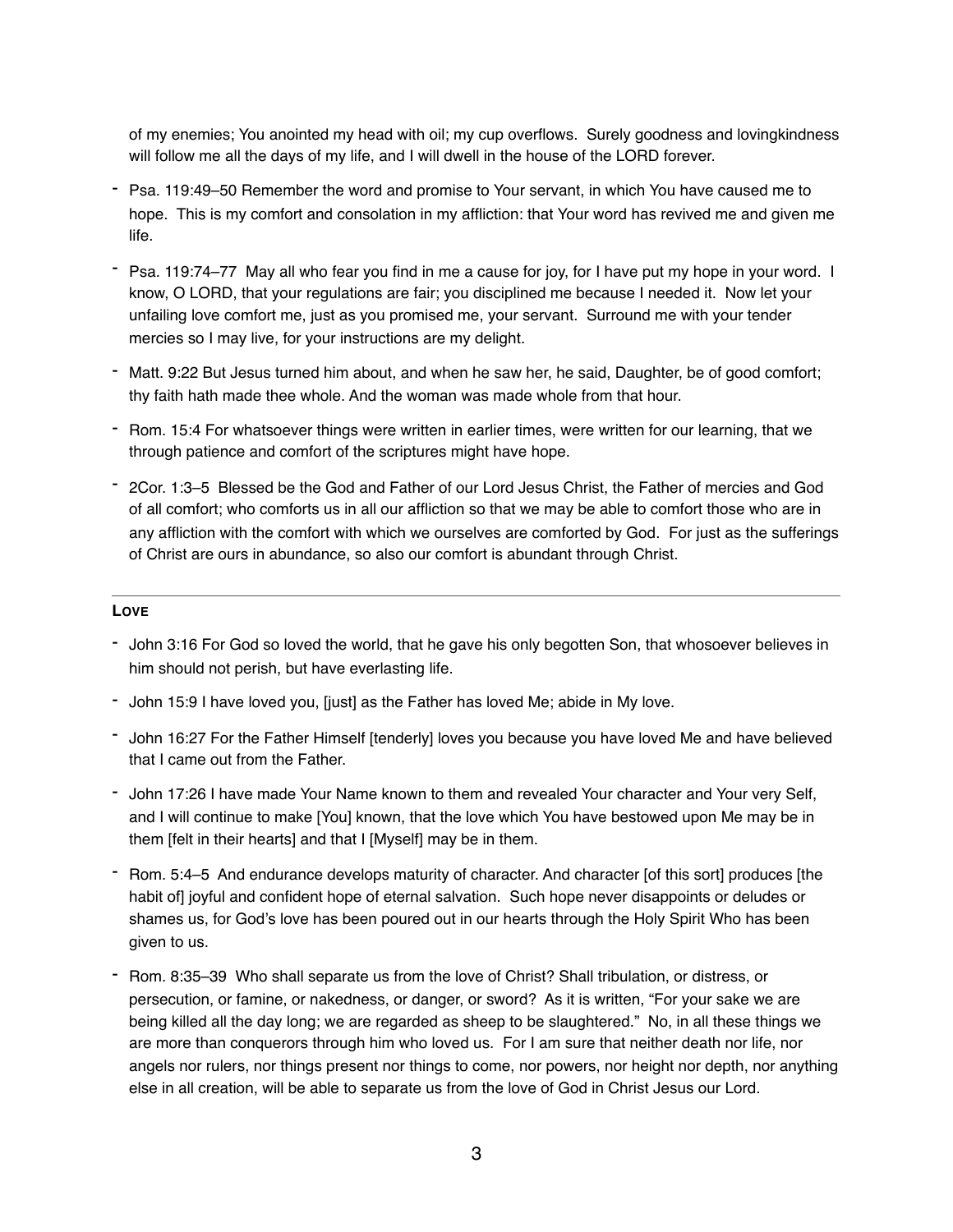- Gal. 2:20 I am crucified with Christ: nevertheless I live; yet not I, but Christ lives in me: and the life which I now live in the flesh I live by the faith of the Son of God, who loved me, and gave himself for me.
- Eph. 2:4–6 But God, who is rich in mercy, for his great love with which he loved us, even when we were dead in sins, hath quickened us together with Christ, (by grace you are saved;) and has raised us up together, and made us sit together in heavenly places in Christ Jesus:
- Eph. 3:17–19 so that Christ may dwell in your hearts through faith; and that you, being rooted and grounded in love, may be able to comprehend with all the saints what is the breadth and length and height and depth, and to know the love of Christ which surpasses knowledge, that you may be filled up to all the fulness of God.
- 2Th. 2:16–17 Now may our Lord Jesus Christ himself, and God our Father, who loved us and gave us eternal comfort and good hope through grace, comfort your hearts and establish them in every good work and word.
- 1John 3:1 See how great a love the Father has bestowed upon us, that we should be called children of God; and such we are.
- 1John 4:9–10 God showed how much he loved us by sending his one and only Son into the world so that we might have eternal life through him. This is real love—not that we loved God, but that he loved us and sent his Son as a sacrifice to take away our sins.
- 1John 4:16–19 We have known and believed that God loves us. God is love. Those who live in God's love live in God, and God lives in them. God's love has reached its goal in us. So we look ahead with confidence to the day of judgment. While we are in this world, we are exactly like him ‹with regard to love›. No fear exists where his love is. Rather, perfect love gets rid of fear, because fear involves punishment. The person who lives in fear doesn't have perfect love. We love because God loved us first.

# **PEACE**

- Psa. 4:6–8 Many say, Oh, that we might see some good! Lift up the light of Your countenance upon us, O Lord. You have put more joy and rejoicing in my heart than [they know] when their wheat and new wine have yielded abundantly. In peace I will both lie down and sleep, for You, Lord, alone make me dwell in safety and confident trust.
- Psa. 119:165 Great peace have they which love your law: and nothing shall offend them.
- Prov. 3:17 (Speaking of wisdom) Her ways are highways of pleasantness, and all her paths are peace.
- Is. 26:3 You keep him in perfect peace whose mind is stayed on you, because he trusts in you.
- Is. 32:17–18 And the effect of righteousness will be peace, and the result of righteousness, quietness and trust\* forever. My people will abide in a peaceful habitation, in secure dwellings, and in quiet resting places.